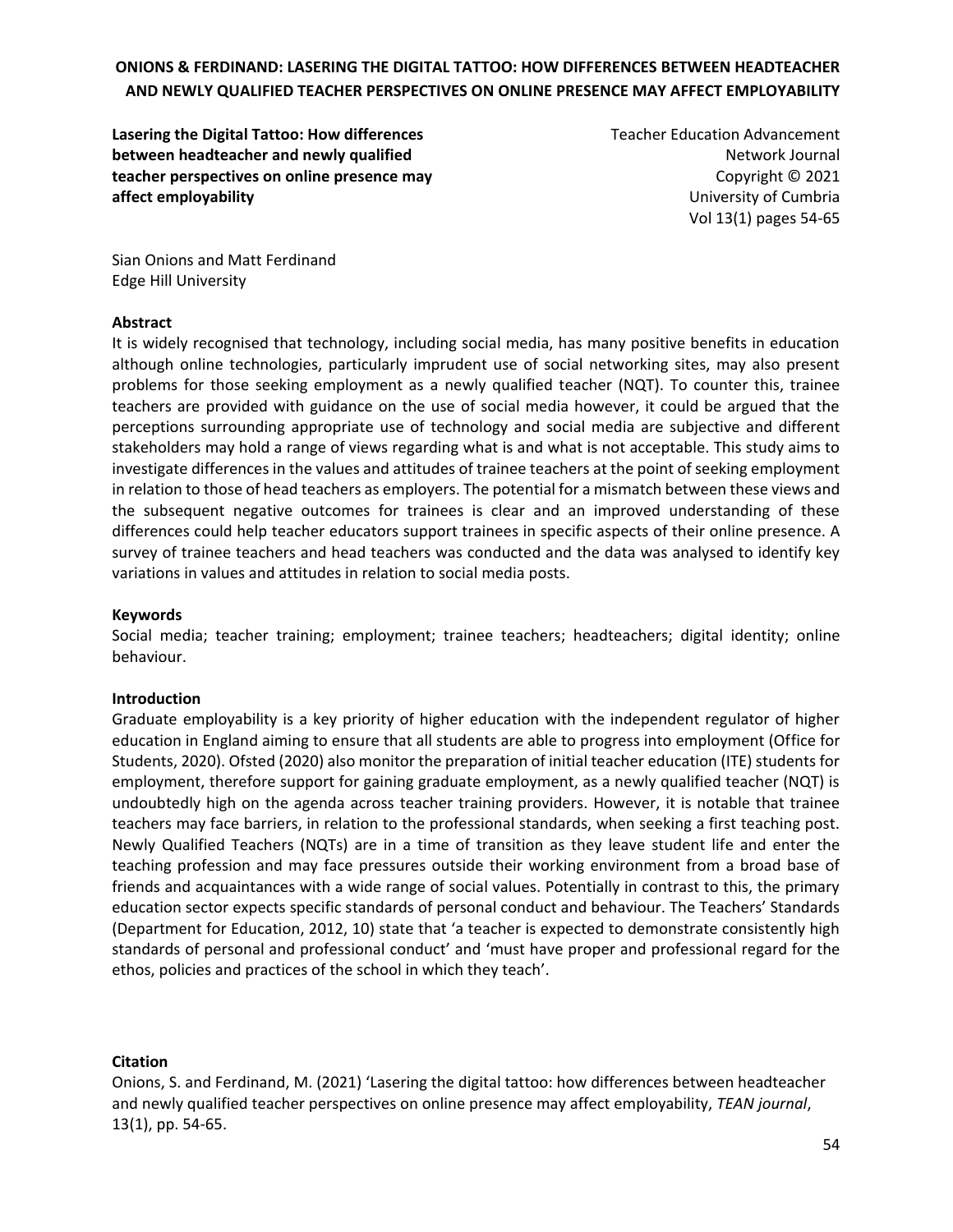OFCOM (2019) report that 79% of adults use a smartphone and that UK internet users on average spend 3 hours 29 minutes per day using the internet with the greatest usage in the younger age groups. Therefore, most people, including trainee teachers, will have an extensive digital footprint and It is clear therefore that when applying for teaching posts problems could arise if a trainee teacher's online presence does not reflect the high standards of personal conduct set out in the Teachers' Standards. It could also be suggested that their online behaviours could unintentionally challenge the values of their prospective employers.

A recent YouGov survey of business decision makers found that 19% of employers had ruled out potential job candidates based on their online activity. Aggressive and offensive language was identified as the most likely factor to discourage potential employers with 75% of respondents stating this would be a reason not to offer employment. Following this, drug misuse at 71% and photos including drunkenness at 49% would also deter employers from offering posts. Poor spelling and grammar was also identified as important with 56% of respondents stating that this would influence their decision making.

It is not currently known to what extent head teachers as employers use online searching of candidates as a selection strategy or what behaviours would deter them from shortlisting or appointing an applicant. This small-scale study will seek to explore the impact of an individual's online presence on gaining employment as a newly qualified teacher (NQT) focusing specifically on the attitudes, values and approaches taken by final year trainee teachers in their use of social media and to investigate whether they consider that this could impact on their employability. The study will seek to identify whether trainees' perceptions of the relevance of their online presence are accurate with a view to supporting future cohorts in managing their online presence more effectively.

The study will also consider the use of professional social media accounts and the extent to which these can impact positively on NQTs' employability. Goa and Li (2019) identify the power of social media sites such as Twitter to engage educators in professional learning and development, however the positive impact on teachers' employability is under-researched. Hence, this study will also explore the impact that the professional use of social media can have on employability and whether trainee teachers' views and perceptions of the importance of these accounts reflect head teachers' views.

Finally, the study will seek to identify which aspects of a trainee teacher's online presence influence employers' decision making, either positively or negatively when shortlisting and appointing newly qualified teachers.

### **Literature Review**

This literature review will consider the use of social media to enhance a professional online presence and the ethics, use and misuse of interactive technology in social contexts.

### **The use of social media to enhance a professional online presence.**

OFCOM (2018) report that that 64% of adults in Great Britain agree that the internet is an essential part of their life. Perhaps unsurprisingly, the group with the highest rate of usage are the under-35s, with over 80% agreement. OFCOM (2018) highlight that 88% of adults who use the internet and mobile technology spend on average 24 hours a week online which is double the figure for 2007.

Prensky (2001) identified digital natives as those who had used technology from childhood and were thus confident and enthusiastic users of new technology. Karabatak and Karabatak (2020) similarly identify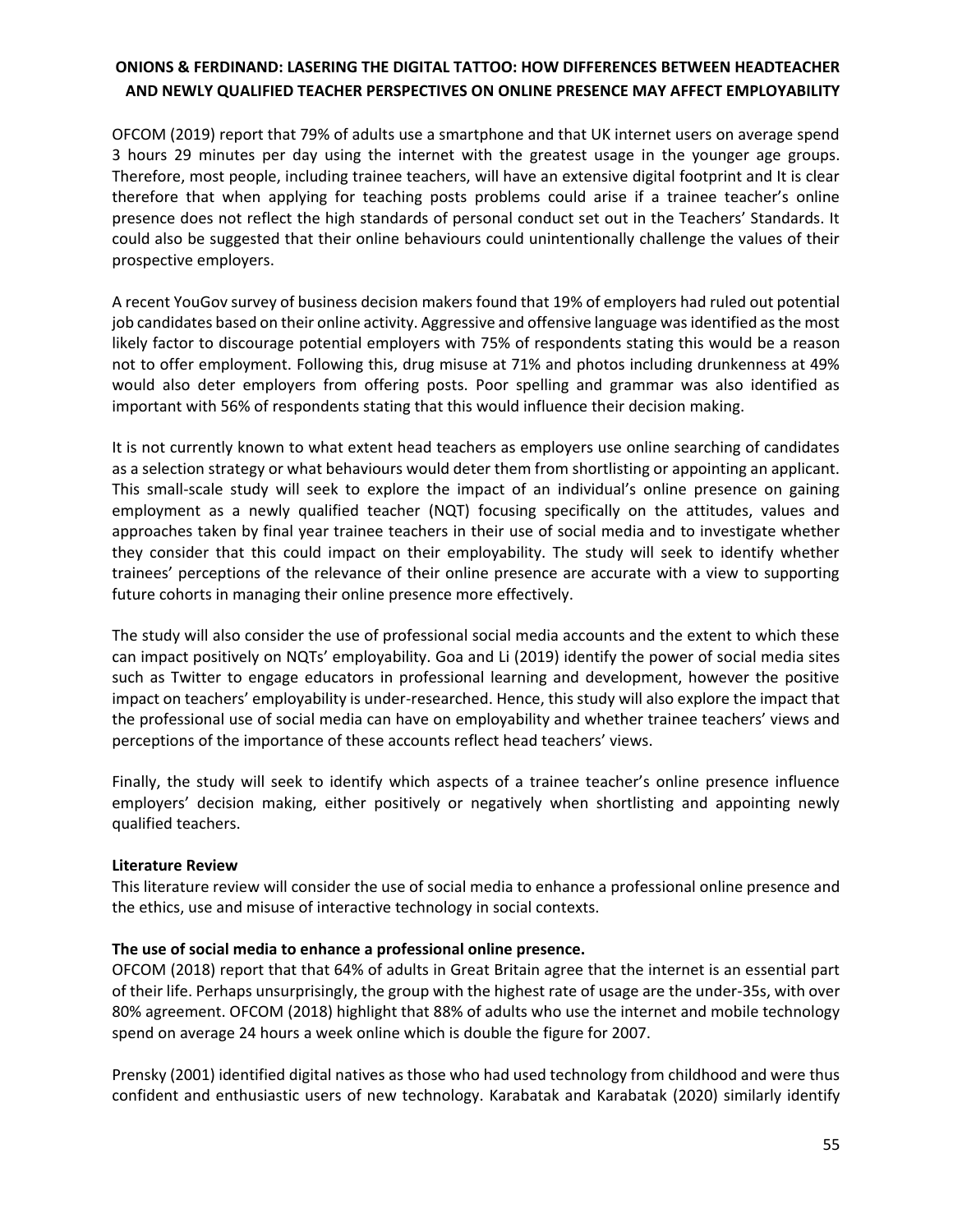generation Z as a group who have used technology from a very early age and who make significant use of technology throughout all aspects of their lives. They suggest greater awareness is needed by this group about their digital footprint identifying an active and a passive form of digital footprint. Karabatak and Karabatak (2020) define a passive digital footprint as the data collected through browser, search engine and social media companies about an individual's usage while an active digital footprint includes e-mail and social media posts that are produced for an audience. While both forms of digital footprint could have an impact on careers this study will focus on active digital footprints in the form of social media posts.

Davis (2015) identifies the ways that social networking sites such as Twitter support teachers, including providing instant access to information, emotional and professional support for teachers within a learning community and as access to professional development. Lemon (2014) noted a particular benefit to preservice (trainee) teachers of using Twitter to support their time in school. Furthermore, the use of Twitter was noted by Lemon (2014) to scaffold a professional identity with pre-service teachers engaging to support each other, seeking advice and questioning whilst maintaining professional etiquette. This level of interaction in social media communities further defines a teacher's online presence whilst establishing an online professional identity.

Prestridge (2019) similarly illuminates the growth of social media as a professional development and networking tool for teachers, also noting a difference in those who only consume knowledge and those who contribute to the generation of knowledge, hence further contributing to their own online presence. Gao and Li (2019) identify that the benefits of Twitter as a professional tool do not need a strong understanding of technology, although users with a lower self-perception of status may not have the professional confidence to engage in professional discussion on social media. Therefore, it could be suggested that it is not the use of the technology that needs to be taught but how to use it cultivate a confident professional online presence. Francera (2020) identified Twitter as the preferred platform for professional learning in schools and identified the 280-character limit as important as shorter, more instantaneous posts developed a more dynamic sense of conversation. They also cited Twitter's global reach that facilitated discussion across the globe and the ease with which resources could be shared as contributing factors to its preferred status.

Further to this, Lucky and Rubin (2017) advocate deliberately cultivating a professional online presence, although there is no current research to indicate whether this has any positive influence on head teachers as employers. Ruan et al. (2020) go further and state that a digital identity is an essential aspect of professional responsibility and should be incorporated into training programmes. Moreover, in cultivating a professional online identity, the risks associated with any online presence should be considered. O'Keeffe (2018) identifies these as barriers to professional use of social media, particularly the concerns of posting something that misrepresents an individual or their institution, thus suggesting that some trainee teachers are reluctant to use social media beyond personal use. In support of this, Saini and Abraham (2019) address the perceptions of pre-service teachers of using Twitter professionally who primarily perceive it as a social tool.

### **The ethics, use and misuse of interactive technology in social contexts.**

OFCOM (2018) identify that access to smartphones means that people are able to access social media at all locations while Fox and Bird (2015) indicate that social media offers teachers opportunities to interact in new ways both personally and professionally. The tensions inherent in this include whether to accept colleagues as friends on social media sites and personal pages appearing in professional accounts. Some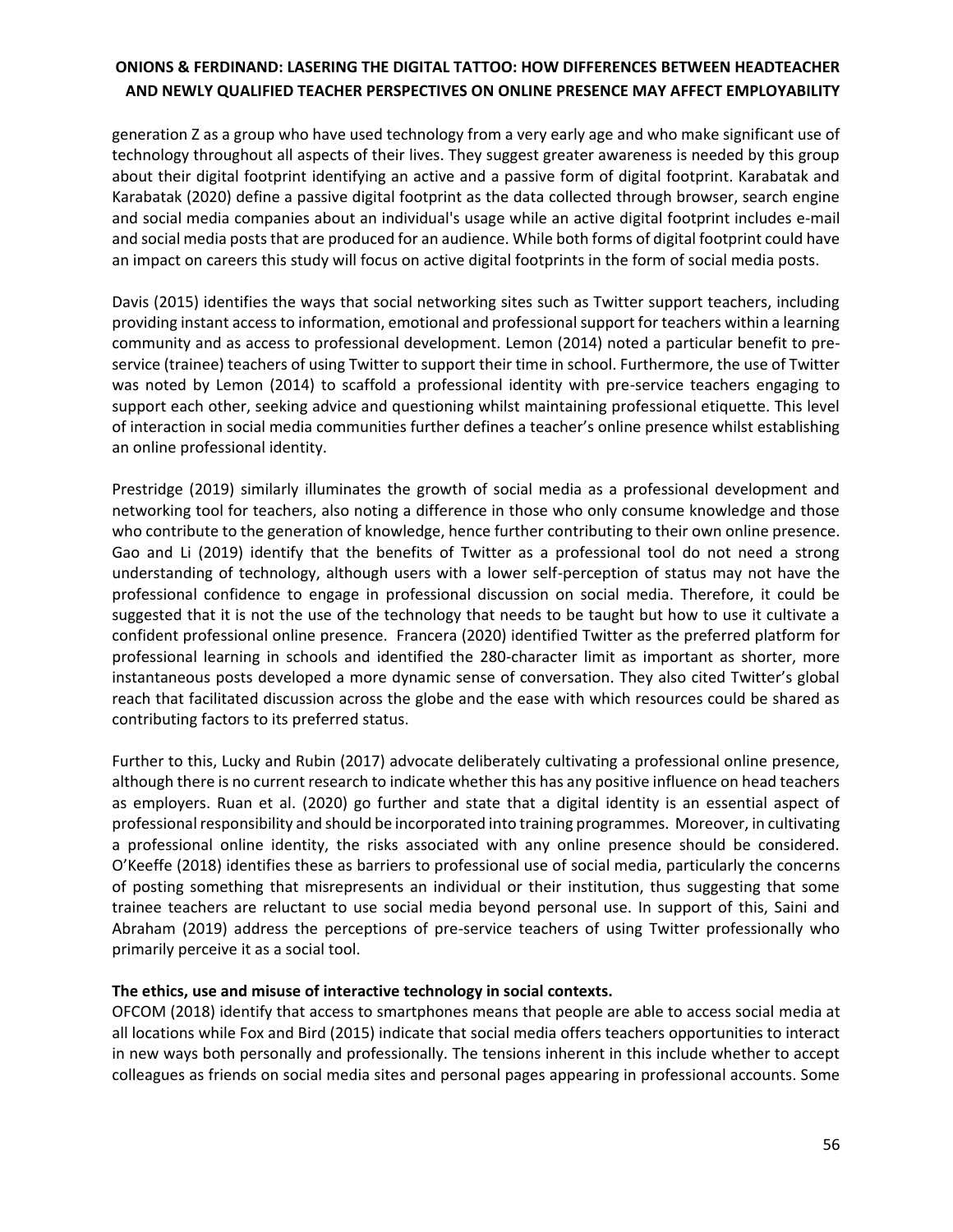benefits of merging professional and personal lives are also identified by Fox and Bird (2015) such as physical 'teach meets' as a result of online networking and a merge of personal and professional identities.

Carpenter et al (2019) further consider this overlap in personal and professional identity and discuss how an intended audience and actual audience may differ. This is of importance to NQTs' employability as an individual could intend their peers to be the audience, for example in making a comment about lack of motivation for work, but fail to consider the perception of a Head teacher viewing their profile. 'Content collapse' is another risk identified by Carpenter et al (2019) which is when the limited length of a post, particularly on Twitter, may mean the content is taken out of context or an audience may only view part of a discussion. Similarly, Thunman and Persson (2017) consider teachers' use of Facebook noting that the platform was intended for personal use but is increasingly used in professional context which raises ethical dilemmas in relation to how much teachers reveal of their own personal life on social media.

Research in the United States by Carpenter et al (2019) identifies that almost 1 in 3 teachers include family roles such as 'father', 'mother', in their professional Twitter profiles, suggesting a perceived compatibility with professional identity. Far fewer teachers made theistic references (5.1%) or indicated political affiliation (0.7%) in their profiles, suggesting perceived incompatibility with professional identity. They conclude that a 'better understanding of how teachers use social media could inform future policy that is more cohesive across the profession and help prevent teachers from being sanctioned for their social media activities. '

However, a teacher's online presence results not only from a professional use of social media and as internet use increases amongst all age groups NQTs develop an extensive digital footprint which originates in childhood. OFCOM (2019) identify that 42% 5-7 year olds have their own tablet with 82% going online and 70% using YouTube. Within the 12-15 year old age phase this increases to 99% going online and 69% having a social media profile. The research identifies that vlogging is increasing in popularity with children of all ages making videos, mimicking other YouTube content, thus contributing to their online presence in ways which may not be viewed positively by future employers. As such, Buchanan et al. (2017) recognise that children are less likely than adults to consider the consequences of their digital footprint and therefore that children need to be educated in relation to their online presence and risks to future employment.

Warnick et al. (2016) discuss the specific court cases and news stories involving teachers and social networking, and identify four categories: Statements made by educators which reflect poorly on their professional judgement as teachers, such as contempt for students and their families or admitting cheating behaviours; posts which reveal illegal or reckless behaviour; inappropriate attention to students through social networking, including stalking; and behaviour which presents an undesirable example to children such as drunkenness. Warnick et al. (2016) identify widespread differences in school policy but conclude that as long as teachers do their best to ensure their activities are not easily linked to their students or their role as a teacher they should be afforded the same rights to privacy that all members of society have.

The extent to which head teachers are influenced by an applicant's online presence is not known, however, a study of medical school admissions officers in the United States found that 9% routinely looked at applicants' social media presence, with half commenting that unprofessional social media content could negatively affect a student's chance of acceptance, Glauser (2018). As O'Connor and Smidt (2015) discuss, the increased use of social media sites has had an impact on employees' behaviour and has led to the use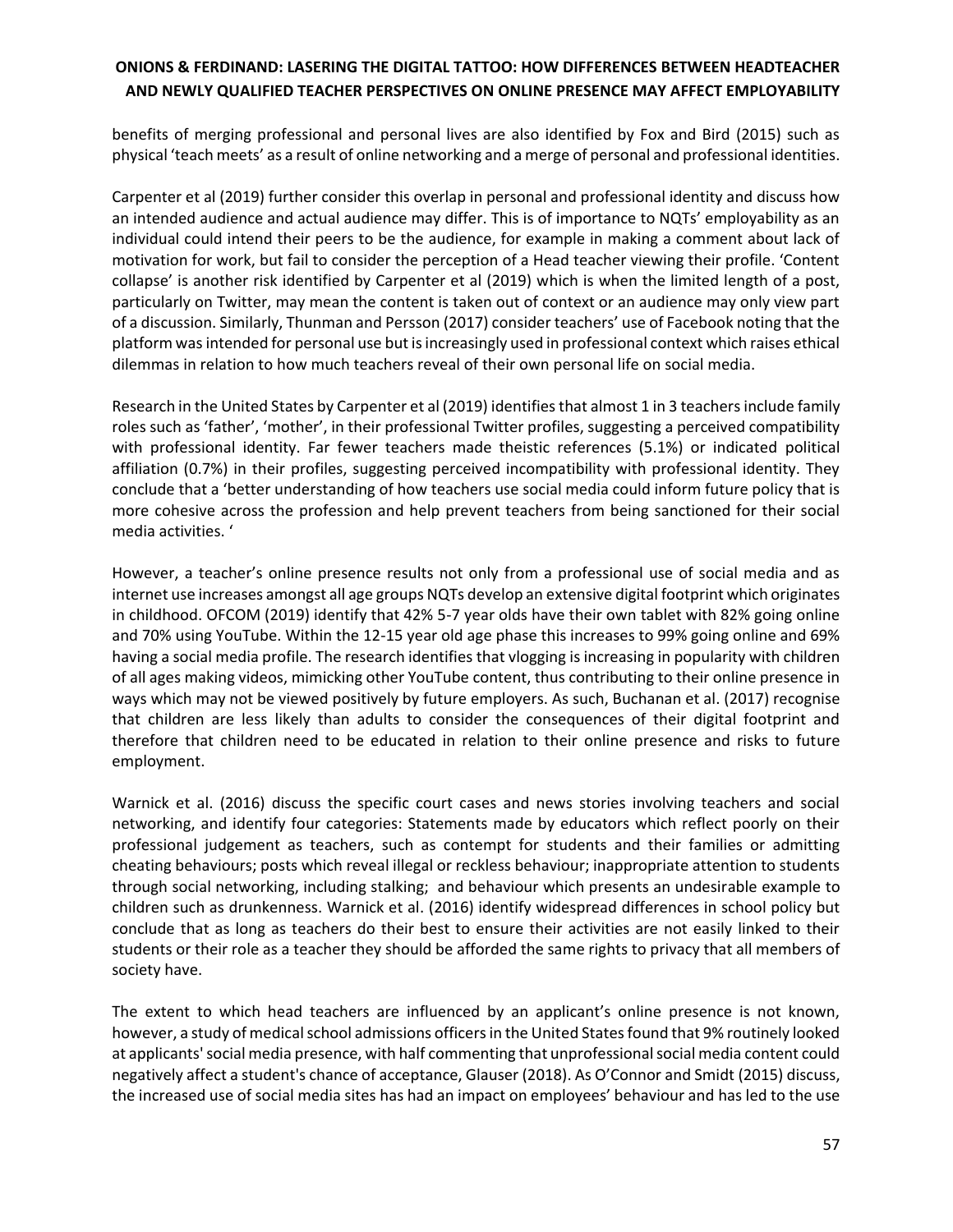of the term 'Facebook Fired', where an employee is fired for personal social media use. Further to this, Fagell (2018) cites an example whereby a teacher commented negatively about her employer online, other teachers responded sympathetically but did not consider the audience, which included parents, and concludes that there is no such thing as privacy online.

There is clear evidence that social media posts have an impact on professional reputation and employability. However, what is less well understood is the type of content that causes problems for individuals in the primary education sector and whether job applicants and headteachers have a shared view on what constitutes an acceptable online presence.

### **Methods**

This small-scale study will consider the following question.

### **What similarities and differences exist between head teacher and student teachers perspectives on an appropriate online presence.**

The study was carried out within the Faculty of Education at Edge Hill University and within the Faculty of Education Partnership. A wide sample of Head Teachers from multiple local authorities, a sample of final year undergraduate primary trainee teachers from the researchers' institution were invited to participate in the research. The rationale for this was to gather data from employers and potential employees across different programmes and geographical employment destinations to ensure a broad perspective was identified.

The head teacher participant group were invited to complete a questionnaire via a Bristol Online survey which covered a series of questions relating to Head Teachers' views and experiences of considering online presence when appointing NQTs. Questions provided options for a closed response such as yes / no, in reply to 'Have you ever not shortlisted a candidate as a result of their online presence?' Or multiple response options to questions such as 'Which of the listed behaviours would prevent you from shortlisting a candidate?' These closed responses aimed to provide some sense of scale and emerging trends. Each question also gave an option for an open comment in an attempt to discern more about the participants' perceptions and emotional response to the questions. Similarly, a Bristol Online survey was carried out covering a series of questions relating to final year trainee teachers' perception of the impact of their online presence on their NQT employability. The trainee teachers' survey placed significant focus on their own online presence such as, 'Has any content ever been posted by another person online, for example a photograph of you or being tagged in a post, which could question your professionalism?' However, the trainee teacher survey also addressed the participant's perception of a Head Teacher's views, for example, 'Do you think Head Teachers would be negatively influenced by social photographs of candidates featuring alcohol when appointing NQTs?' The purpose of aligning questions across both surveys was to provide some insight into the connection between the employers' perceptions and the employees' online behaviours.

The data was analysed by comparison of the quantitative responses across the two participant groups and the identification of themes emerging from both the closed and open questions.

#### **Ethical Considerations**

BERA ethical guidelines (2018) were adopted for the purposes of this study, with careful consideration of confidentiality, anonymity and informed consent. When invited to respond to the survey, participants were made aware that they could complete the questionnaire anonymously, that participation was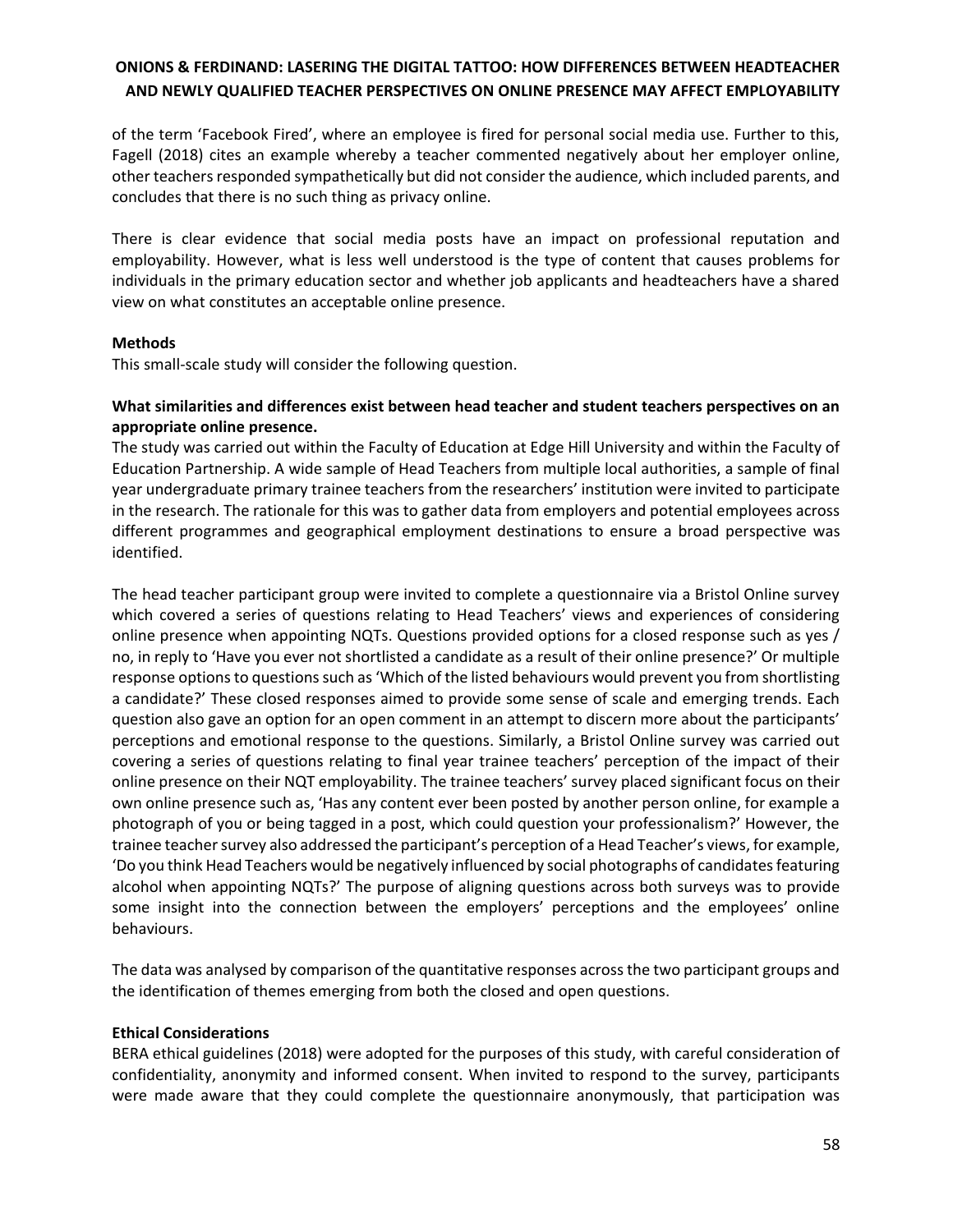entirely voluntary and that they had the right to withdraw up to the point at which they submitted the questionnaire. No incentives were offered to participate.

There were no obvious disadvantages to any participant group in taking part and individuals were not identified in the study. Given the relationship of the researchers to the participant group of current students, it was important to reinforce that any student declining to participate in or deciding to withdraw from research would not suffer any negative consequences.

No access was gained to any participant's social media or online presence as a result of data collected. However, at the onset of the research it was possible that a participant could disclose illegal behaviour, in which case disclosure to the appropriate authorities would be considered. At all times the decision to override agreements on confidentiality and anonymity would only be taken after careful and thorough deliberation.

It was important to consider that Head Teachers may be reluctant to provide information relating to the use of selection procedures that are not disclosed to candidates. For example, a job advertisement and accompanying person specification is unlikely to specify scrutiny of social media as a selection criterion, therefore it could be considered unethical for employers to adopt this method. Hence Head Teacher participants were given strong assurances that they would not be identified as a result of data collected. Additionally, as the participant group of Head Teachers were recruited from existing partnerships it was important to reassure Head Teachers that participation was voluntary, anonymous and would not impact on future partnerships.

#### **Findings**

The analysis of the data revealed several emerging themes which provide some insight into the similarities and differences between head teacher and student teachers perspectives on an appropriate online presence.

### *Theme 1 - Trainee teachers' perceptions of an appropriate online presence*

Trainee teachers are explicitly aware of their responsibility to ensure that their online presence is compatible with their professional role, with a large proportion identifying that they had made changes specifically to enhance employability. Facebook, Instagram, Snapchat and Twitter were used almost equally by all respondents with 80% having previously removed photographs or untagged themselves with a view to enhancing employability. Over half had 'unfriended' individuals on social media accounts who may have an impact on future employability.

All of the trainee teacher participant group expect head teachers to search their profiles online with comments such as 'I was told on my final placement that the head teacher searched anyone coming into school (including students) on social media.' Further to this comments also evidence that some trainee teachers accept this practice 'this doesn't worry or surprise me, I see [some] trainees' statuses and think I wouldn't want them working in my school!'

Only 9% admitted to having posted content that could question their professionalism with almost all of these saying they had done this under the influence of alcohol. A much greater proportion stated that content which could question their professionalism had been posted online by a third party although they had, in most cases, asked the third party to remove the content. This indicates an awareness of the risks to their professional reputation from third party posts and a proactivity in managing their online presence.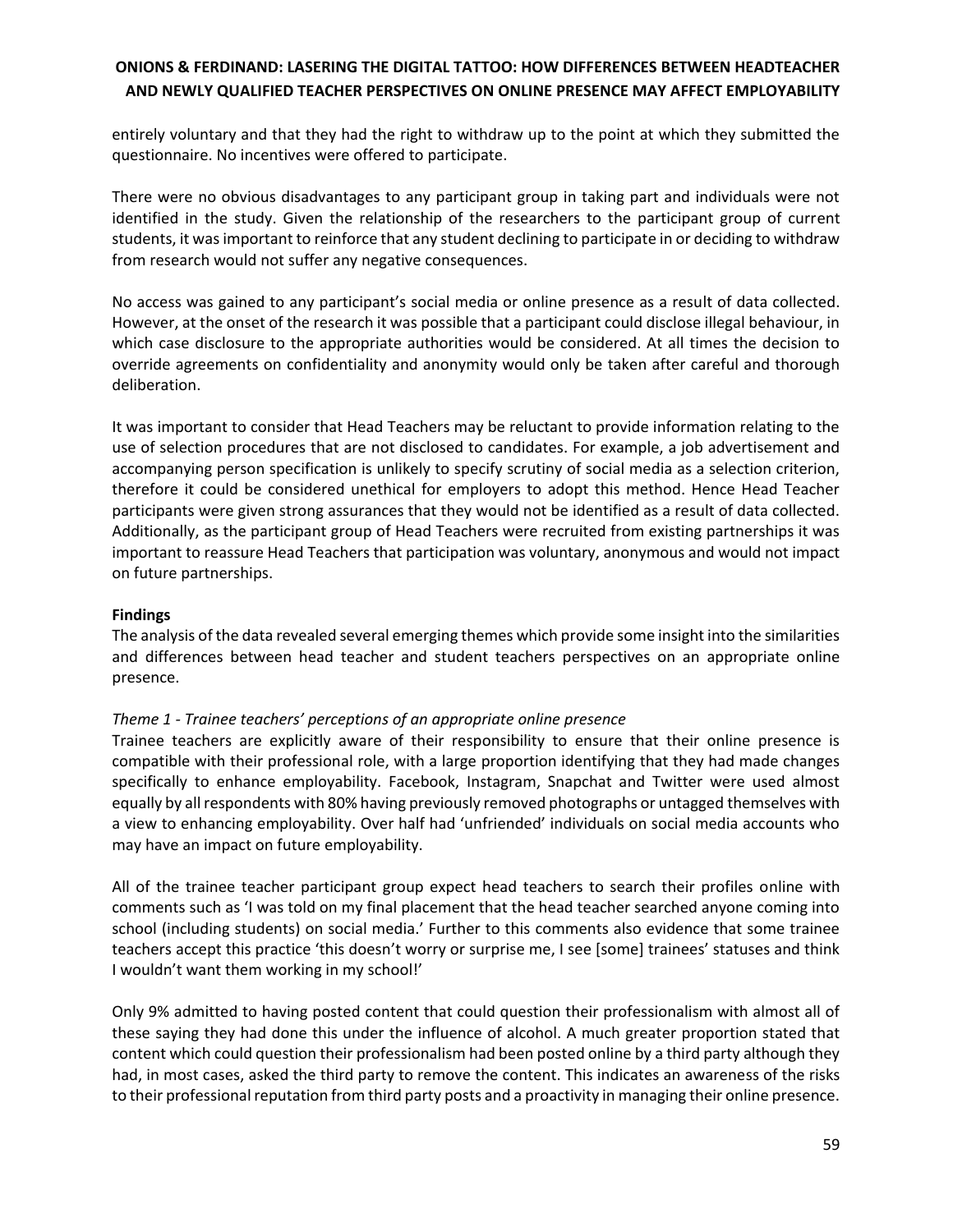Thus, the majority are not significantly concerned about their online presence and are confident that any searches by potential employers would not return images or posts that could present barriers to gaining employment.

Notably, all trainee teacher participants thought that head teachers would be negatively influenced by photographs featuring alcohol and the majority of the trainee teacher participants stated that there were photographs of them online featuring alcohol. Yet a very small proportion identified that there was anything online that could question their professionalism. This contradiction suggests that either most applicants consider their settings to be secure enough to prevent employers from viewing personal photographs or that they believe that head teachers would not be negatively influenced by normal social situations which do not, in their view, question their professionalism. Only 53% felt that poor spelling or grammar would also have a negative impact. Even more surprisingly only 26% felt that comments relating to previous placements would have a negative impact. This highlights an issue around intended audience as with the example identified by Fagell (2018) which concludes that there is no such thing as privacy online.

#### *Theme 2 - Head teachers' perceptions of an appropriate online presence*

Head teachers were concerned about the use of social media and were cautious about the potential for damage to individuals and schools, with one head teacher even saying teachers should not have any social media accounts. However, it is important that head teachers are realistic about current and increasing use of social media and do not impose unrealistic expectations given that almost all of the applicants surveyed use social media, reflecting national statistics of 77% of the population having a social media account with greater use in the younger age groups (OFCOM, 2019).

Both head teachers and applicants were using broadly the same social media platforms with the highest correlation between each survey in the use of Facebook. However, Snapchat was used by a large proportion of applicants and not widely recognised by head teachers which reflects the notion that Facebook is for 'older people' and that social media platforms can be linked to specific demographics (Sweney, 2018).

In respect of serving teachers, 39% of head teachers had advised members of staff to make changes to their social media accounts, with one disclosing discussions with a 'staff member who posted photos which contradicted their current sickness absence on their Facebook page which was shared by one of their friends with me.' In addition to this, 18% of headteachers had not shortlisted a candidate due to their social media presence and 4% had withdrawn a job offer as a result of an applicant's online presence.

It was interesting to note that a greater proportion of head teachers identified issues with existing employees than with prospective employees. This could be due to the Head teacher having better access to their accounts; other staff, parents or pupils reporting issues or a greater complacency developing once teachers are in post. However, further explanation could be that younger, newer teachers who have grown up using the internet are more discernible users and have a greater awareness of managing their settings and online presence, with guidance such as that identified by Carpenter and Morrison (2018) increasing in teacher training settings.

### *Theme 3 - The ethical dilemma for employers searching for candidates online*

A majority of head teachers considered it to be ethical to search for applicants online with some even saying it was their duty to do so. The head teachers surveyed strongly suggested that the nature of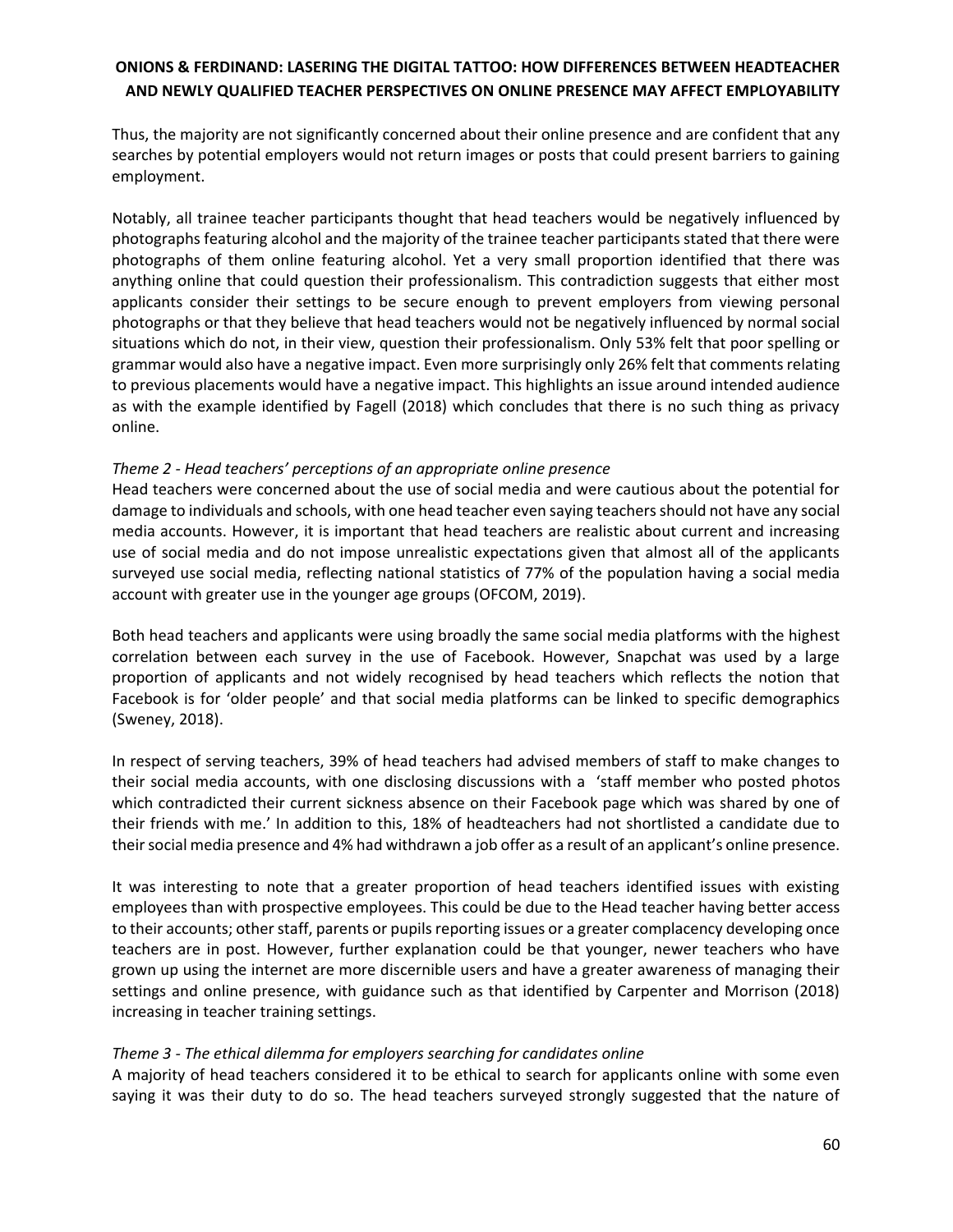teaching as a career justified the precautions being taken at the pre-employment stage with a key theme being that this was to avoid problems in the future.

65% of head teachers admitted to researching a candidate's online presence when considering candidates for a teaching post with one head teacher commenting they were 'Looking for anything which might, for example if seen by a parent, bring the school into disrepute in any way' and another comment to 'Always check the Facebook page and ensure it is secure and the profile picture appropriate. Also google them!' Head teachers' justification for searching for candidates online was mainly generic and did not relate to specific concerns around safeguarding or reputation. Comments included 'If parents and pupils can see it then it is probably wise for employers to look.' And 'This is material that is accessible to ALL, it would be irresponsible as an employer not to check this kind of information.'

Trainee teachers had mixed views on the ethical appropriateness of head teachers searching for applicants online. In terms of personal liberty, they appear to resent the possibility of school and head teachers searching an individual's online presence. 'It is an invasion of privacy. Every individual is entitled to interact with family friends on the internet and share memories without the fear that they be misconstrued by those who have no business stalking you online.' Although there was a sense of scale, that looking at public information may be acceptable but searching in more depth may be less acceptable. ''It is a way to check that the person meets personal specifications – as long as they don't start digging for information inappropriately.'

However, trainee teachers also accept that a prospective job candidate's posts may contain examples of unacceptable views or unprofessional values and therefore it is appropriate for schools to check social media with comments such as 'If the information isn't private, it's available for anyone to see' This mixed response could be explained by Thunman and Persson's (2017) findings that social media, particularly Facebook was intended for personal use but its increasing use in professional contexts raises ethical dilemmas.

*'Yes and no. I find this question difficult. In terms of myself and I believe most other people we do drink alcohol, which is not a crime. We might smoke, again not against the law. And yes we do swear and make sexualised jokes as adults. Again not against the law. In those terms I do find it frustrating that those things which happen in our own personal lives amongst our friends and family somehow contribute to me being 'unprofessional' and a 'bad role model/ teacher'. However, for some who may post things which slander a school or employer, or even display signs of racism in their online presence, then I believe checking social media is appropriate.'*

*Theme 5 - The online behaviours which could impact (either negatively or positively) on their employability.* Almost all trainee teachers expect that a head teacher would be positively influenced by a professional media account, particularly Twitter, although only three quarters had created a professional Twitter account linked to their professional role. Respondents also considered that links to charities, family photographs and graduation photos have the potential to make a positive impression on head teachers. However, there was little evidence to suggest that head teachers are positively influenced by any online content, including professional Twitter accounts, suggesting some caution about mixing personal and professional internet use. Generally head teachers had an unenthusiastic response to any activities posted on social media including those that could be viewed as positive, with one head teacher even commenting that 'I don't think students coming into the profession should have these accounts at all.' Given Gao and Li's (2019) view that the use of Twitter as a professional tool requires professional confidence, it seems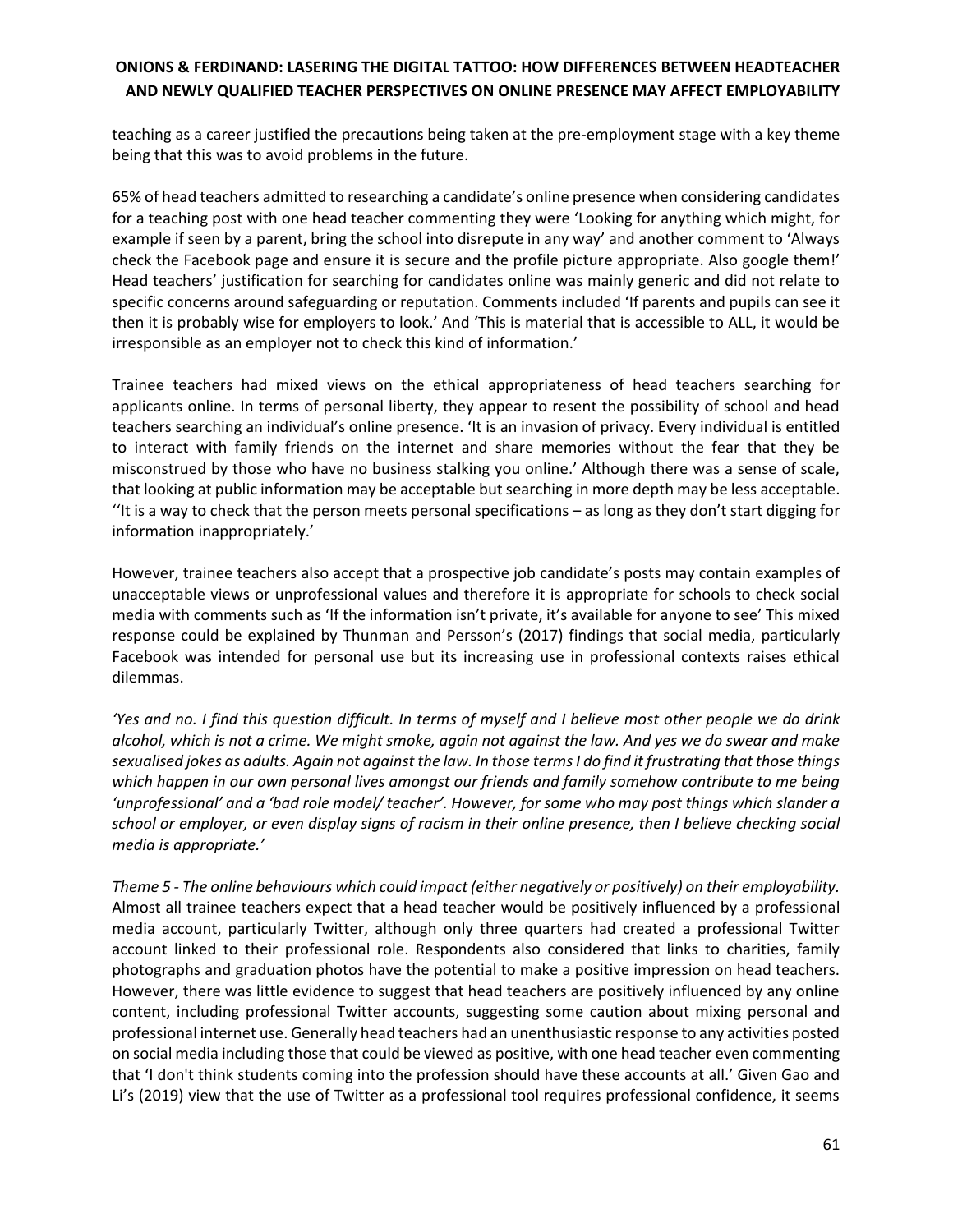likely that this is a perception that will change as professional use becomes more widespread. Head teachers also need to recognise the growing merging of personal and professional online identities such as those identified by Carpenter et al. (2019).

Of particular interest was what specific aspects of online presence would negatively influence a head teacher. Unsurprisingly, drunkenness presented one of the greatest concerns although alcohol per se was considered less detrimental in context. Wine with a meal in a restaurant was considered to be less problematic than drinking lager or shots of spirits, although it should be noted that a small proportion of head teachers would choose not to shortlist a candidate on the basis of any photograph featuring alcohol. Almost half of head teachers felt they would be negatively influenced by posts with links to political organisations. Poor spelling and grammar in social media posts was just as detrimental to a candidate's prospects as images featuring drunkenness. Given the nature of the employment, attention to spelling and grammar is unsurprising, but of equal concern to head teachers were comments linked to previous placement schools. Although context was noted as being important, head teachers commented that they were looking for any posts which may indicate the applicant would be unable to cope with the workload. Only one head teacher in the response group identified that they would be positively influenced by comments about a previous placement, again highlighting the lag in professional social media use reaching experienced teachers, and the caution around any social media use. These concerns do reflect the four categories of perceived misuse identified by Warnick et al. (2016) but also reinforce the concern around widespread differences in school policy.

### **Conclusion**

Given the data from OFCOM (2018) that 80% of under 35s consider the internet to be an essential part of their life, it is prudent for head teachers to check an applicants' online presence, to reduce the risk of parents, children or other stakeholders accessing information which may present a safeguarding risk or bring the school into disrepute. It is also unsurprising that head teachers are cautious given the concerns identified by O'Keeffe (2018) of posting something that misrepresents an individual or their institution. However, it is important that Head Teachers are realistic about current and increasing use of social media and do not impose unrealistic expectations given that almost all of the applicants surveyed use social media, reflecting national statistics of 77% of the population having a social media account with greater use in the younger age groups (OFCOM, 2019).

Although not as many head teachers actually search for candidates online as applicants predict, it is still advisable for trainee teachers to ensure their online presence supports their professional identity to reduce the risk of an early elimination from an application process. Although this may be partially achievable through privacy settings or through using platforms such as Snapchat, it is more important for trainee teachers and NQTs to adopt the notion that there is no such thing as privacy online. This is particularly relevant when looking at the increased instances of head teachers providing advice to teachers already in employment as it seems likely that teachers will friend colleagues and previous posts will become visible. Additionally, another individual's settings may not be completely private, therefore comments that are believed only to be available to a limited audience may become public as a result of another individual's settings. Regardless of privacy settings, any online content can be forwarded, copied and shared.

Trainee teachers and NQTs were concerned about the ethical appropriateness of head teachers searching for applicants online although they accept that it is common practice. Teacher educators have a responsibility to develop trainee teachers' understanding to reduce the perception that head teachers are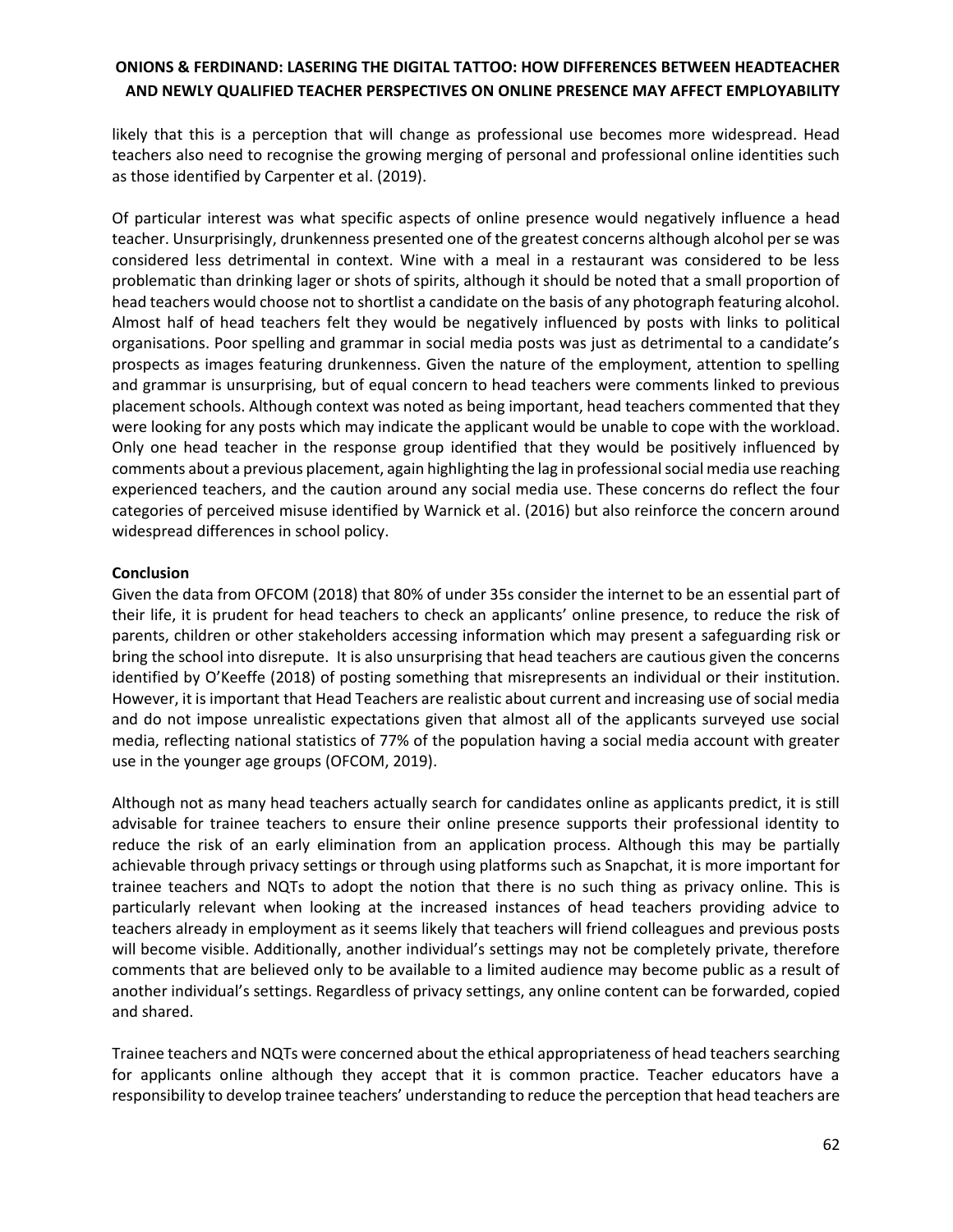prying on their private lives and to develop trainees' understanding of the link between their online presence and Part 2. of the Teachers' Standards (DfE, 2013). For example, enjoying a glass of wine in a restaurant could not be considered to conflict with the requirement for teachers to 'uphold public trust in the profession and maintain high standards of ethics and behaviour, within and outside school' (DfE, 2013) but being drunk in a public place could be. Whether these behaviours are witnessed by a head teacher or by a parent in real time or viewed online they should not be considered differently.

From the survey data it is clear that trainee teachers should pay particular attention to spelling and grammar in all online activity including personal use. It is not uncommon for personal, informal communication to adopt the use of non-standard English; however, this should be used with caution and with a view to the perception of a future employer. It would be expected that standard English would be adopted more widely on professional accounts. In addition, the notion of content collapse (Carpenter et al 2019) should be considered in relation to spelling and grammar raising a further question of whether teacher educators interacting with current trainee teachers should point out spelling and grammatical errors on professional Twitter posts in the interest of their future employability.

Although some literature advocates all trainee teachers being required to set up professional accounts, this should be a personal choice as an online identity should not be enforced. However, lack of professional confidence has been identified as a barrier to professional social media use, as has concern over misrepresentation, therefore trainee teachers' use of professional social media should be scaffolded and supported with advice from the training provider. In particular guidance should be given regarding comments linked to professional practice as these were a significant concern for head teachers.

There does remain a wide spectrum of head teacher views and some perspectives could be considered to restrict an individual's right to a reasonable work / life balance and realm of privacy, therefore schools should use model policies set by a local authority or teaching union to ensure that their personal views reflect wider perspectives. Schools should also be offered CPD by teacher educators on the professional benefits of social media, which would not only support their understanding of applicant behaviour but could enhance practice within the school setting as a greater proportion of teachers engage with networking and developing a professional identity online.

### **References**

- British Educational Research Association (2018) *Ethical Guidelines for Educational Research*, 4th edn. London: British Educational Research Association.
- Buchanan, R., Southgate, E., Smith, S. P., Murray, T. and Noble, B. (2017) 'Post no photos, leave no trace: Children's digital footprint management strategies', *E-Learning and Digital Media,* 14(5), pp. 275– 290. Available at:<https://journals.sagepub.com/doi/10.1177/2042753017751711> (Accessed: 30 Nov 2020).
- Carpenter, J., Kimmons, R., Short, C., Clements, K. and Staples, E. (2019) 'Teacher identity and crossing the professional-personal divide on twitter', *Teaching and Teacher Education,* 81, pp. 1-12. Available at: https://www-sciencedirect-

com.edgehill.idm.oclc.org/science/article/pii/S0742051X18314173 (Accessed: 30 Nov 2020).

Carpenter, J. and Morrison, S. (2018) 'Enhancing teacher education ... with Twitter?: Social media offers preservice teachers a large network of mentors and colleagues who can help them translate theory into practice as they launch their new careers', *Phi Delta Kappan,* 100(1) pp.25. Available at: https://go-galegroup-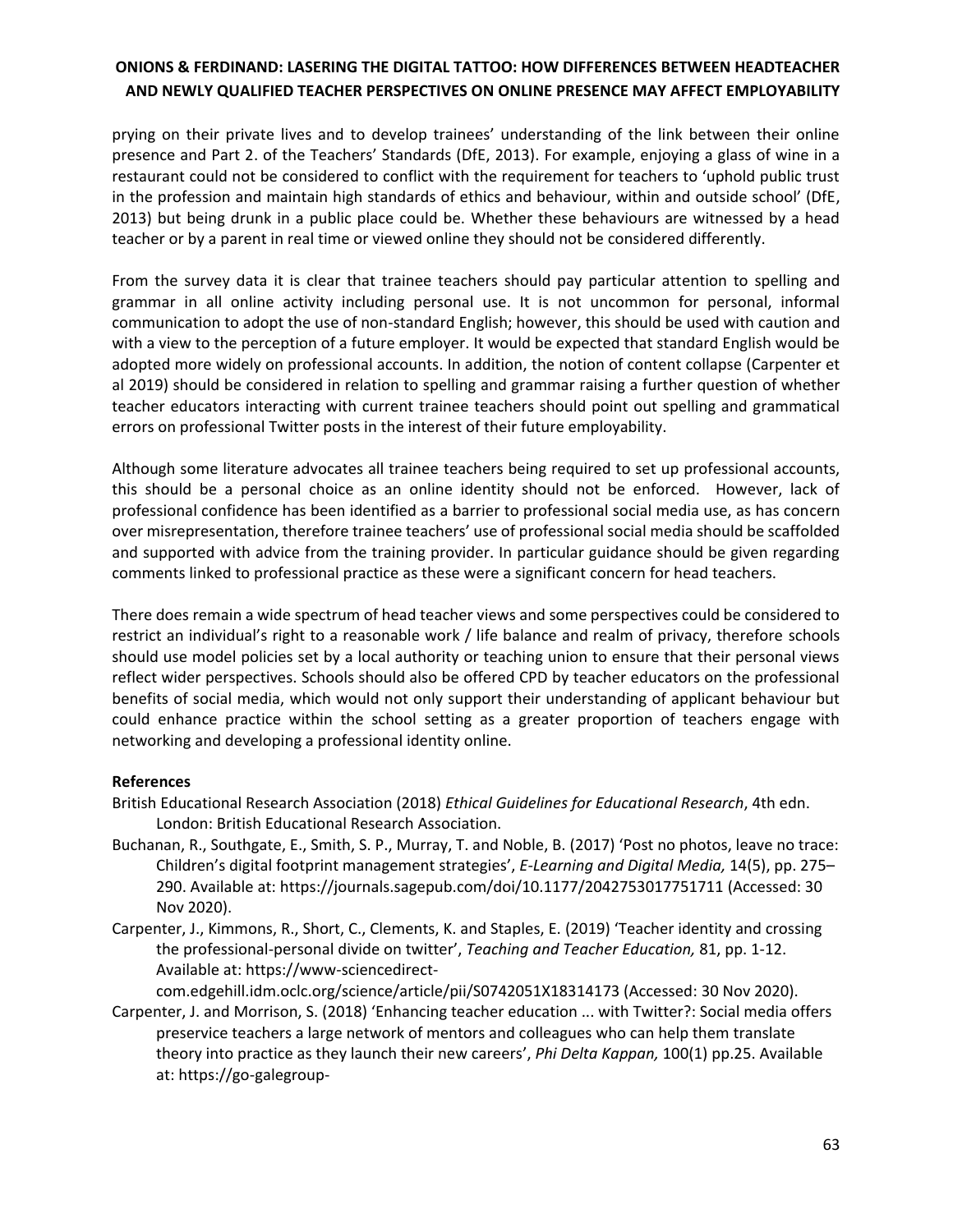com.edgehill.idm.oclc.org/ps/i.do?p=AONE&u=edge&id=GALE|A562866788&v=2.1&it=r&sid=sum mon (Accessed: 30 Nov 2020).

- Davis, K. (2015) 'Teachers' perceptions of Twitter for professional development', *Disability and Rehabilitation,* 37(17), pp. 1551-1558. Available at: https://www-tandfonlinecom.edgehill.idm.oclc.org/doi/full/10.3109/09638288.2015.1052576 (Accessed: 30 Nov 2020).
- Department for Education (2013) *Teachers' Standards*. Department for Education. Available at: https://www.education.gov.uk/publications/eOrderingDownload/teachers%20standards.pdf (Accessed: 30 Nov 2020).
- Edge Hill University (2018) *Vision and Values – University Vision 2020*. Available at: https://www.edgehill.ac.uk/corporate-information/vision-and-values/ (Accessed: 24 June 2019).
- Fagell, P. L. (2018) 'Teachers and social media: A cautionary tale about the risks', *Phi Delta Kappan*, 100(2), pp. 68. Available at:

http://link.galegroup.com/apps/doc/A562866823/ITOF?u=edge&sid=ITOF&xid=8fdc0ffa. (Accessed: 30 Nov 2020).

Fancera, S. (2020) 'School leadership for professional development: the role of social media and networks', *Professional Development in Education*, 46(4), pp. 664-676. Available at: [https://www](https://www-tandfonline-com.edgehill.idm.oclc.org/doi/pdf/10.1080/19415257.2019.1629615?needAccess=true)[tandfonline-](https://www-tandfonline-com.edgehill.idm.oclc.org/doi/pdf/10.1080/19415257.2019.1629615?needAccess=true)

[com.edgehill.idm.oclc.org/doi/pdf/10.1080/19415257.2019.1629615?needAccess=true](https://www-tandfonline-com.edgehill.idm.oclc.org/doi/pdf/10.1080/19415257.2019.1629615?needAccess=true) (Accessed: 30 November 2020).

Fox, A. and Bird, T. (2017) 'The challenge to professionals of using social media: teachers in England negotiating personal-professional identities', *Education and Information Technologies,* 22(2), pp. 647–675. Available at: https://link-springer-

com.edgehill.idm.oclc.org/article/10.1007%2Fs10639-015-9442-0 (Accessed: 30 Nov 2020).

- Gao, F. and Li, L. (2019) 'Predicting educators' use of Twitter for professional learning and development', *Education and Information technologies,* pp. 1-17. Available at[: https://link-springer](https://link-springer-com.edgehill.idm.oclc.org/article/10.1007%2Fs10639-019-09872-9)[com.edgehill.idm.oclc.org/article/10.1007%2Fs10639-019-09872-9](https://link-springer-com.edgehill.idm.oclc.org/article/10.1007%2Fs10639-019-09872-9) (Accessed: 30 November 2020).
- Glauser, W. (2018) 'Students tidy online presence before applying to medical school and residency', *Canadian Medical Association Journal,* 190(38), pp. E1146-E1147. Available at: https://gogalegroup-

com.edgehill.idm.oclc.org/ps/i.do?p=ITOF&u=edge&id=GALE|A555409203&v=2.1&it=r&sid=sum mon (Accessed: 30 November 2020).

- Karabatak, S. and Karabatak, M. (2020) 'Z Generation Students and Their Digital Footprints', *8th International Symposium on Digital Forensics and Security (ISDFS)*, Beirut.
- Lemon, N. (2014) 'Twitter and Teacher Education: Exploring Teacher, Social, and Cognitive Presence in Professional Use of Social Media', *Teacher Education and Practice,* 27(4), pp. 532+. Available at: http://link.galegroup.com/apps/doc/A514657823/AONE?u=edge&sid=AONE&xid=188dceec. (Accessed: 30 Nov 2020).
- Lucky, S., and Rubin, J. (2017) 'Cultivating Your Academic Online Presence', *Evidence Based Library and Information Practice,* 12(2). Available at:

https://doaj.org/article/2393e34f45ed41b3a8d08d87df505194 (Accessed: 30 November 2020).

- NEU (2019) National, Education Union. Available at: https://neu.org.uk/advice/social-media-and-onlinesafety (Accessed: 30 November 2020).
- O'Connor, K. and Schmidt, G. (2015) '"Facebook Fired" Legal Standards for Social Media–Based Terminations of K-12 Public School Teachers', *SAGE Open*, 5(1). Available at: http://journals.sagepub.com/doi/abs/10.1177/2158244015575636 (Accessed: 30 November 2020).